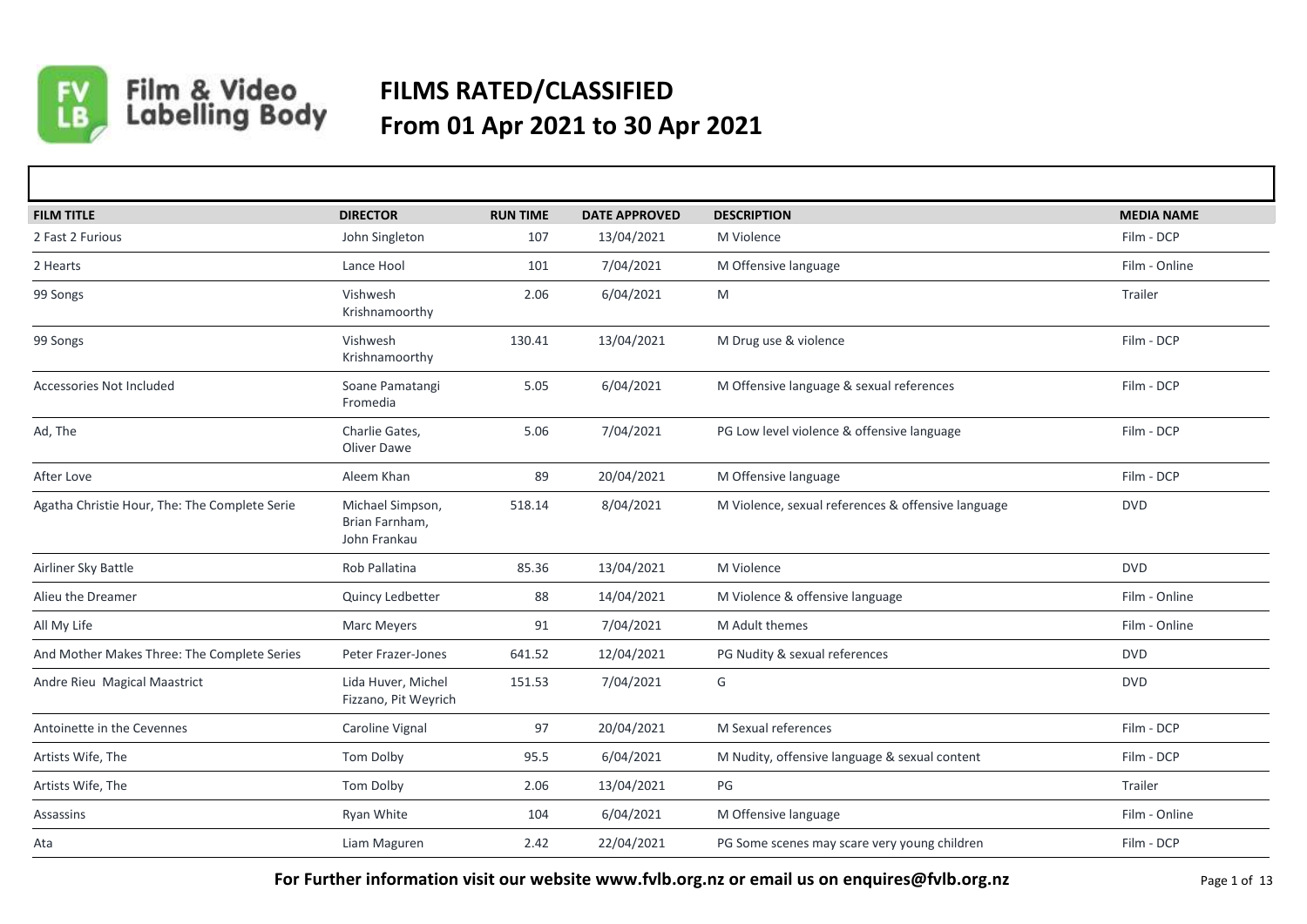| Beyond The River                             | Craig Freimond              | 113    | 6/04/2021  | M Adult themes                                               | Film - Online    |
|----------------------------------------------|-----------------------------|--------|------------|--------------------------------------------------------------|------------------|
| <b>Big Night</b>                             | <b>Stanley Tucci</b>        | 109.13 | 20/04/2021 | M Offensive language                                         | <b>DVD</b>       |
| <b>Big Night</b>                             | <b>Stanley Tucci</b>        | 109.19 | 20/04/2021 | M Offensive language                                         | Bluray           |
| Births, Deaths & Marriages                   | Bea Joblin                  | 72.53  | 6/04/2021  | M Offensive language                                         | <b>DVD</b>       |
| Black Clover Season 3 Part 2                 | Tatsuya Yoshihara           | 573.36 | 16/04/2021 | M Violence                                                   | Bluray/DVD/DC    |
| <b>Black Widow</b>                           | Cate Shortland              | 2.01   | 6/04/2021  | M Violence                                                   | Trailer          |
| Blackbird                                    | Roger Michell               | 93.5   | 8/04/2021  | M Drug use, offensive language & suicide references          | <b>DVD</b>       |
| <b>Blast Beat</b>                            | Esteban Arango              | 105    | 27/04/2021 | M Violence, offensive language, drug use & sexual references | Film - Online    |
| <b>Blood Barn</b>                            | Doug Brooks, Neil<br>Benson | 4.29   | 6/04/2021  | M Violence & horror                                          | Film - DCP       |
| <b>Bloody Milk</b>                           | <b>Hubert Charuel</b>       | 90     | 8/04/2021  | M Offensive language & content that may disturb              | Film - DVD       |
| <b>Blue Velvet</b>                           | David Lynch                 | 120    | 29/04/2021 | R18 Violence, sexual violence & offensive language           | Film - DCP       |
| <b>Boss Level</b>                            | Joe Carnahan                | 100    | 19/04/2021 | R16 Violence & offensive language                            | Film - Harddrive |
| Box, The                                     | Yang Jeong woong            | 94     | 13/04/2021 | PG Coarse language                                           | Film - DCP       |
| <b>Boys Night</b>                            | James Price                 | 16.27  | 6/04/2021  | R16 Violence, offensive language & content that may disturb  | Film - DCP       |
| <b>Brazen Hussies</b>                        | Catherine Dwyer             | 93     | 6/04/2021  | M Offensive language & nudity                                | Film - Online    |
| Burnt Orange Heresy, The                     | Giuseppe<br>Capotondi       | 98     | 20/04/2021 | R13 Violence, offensive language & sex scenes                | <b>DVD</b>       |
| Bye Bye Morons                               | Albert Dupontel             | 87     | 20/04/2021 | M Adult themes                                               | Film - DCP       |
| Cave, The                                    | Tom Waller                  | 104    | 20/04/2021 | M Offensive language                                         | Film - DCP       |
| Centigrade                                   | Brendan Walsh               | 85.28  | 27/04/2021 | M Offensive language                                         | <b>DVD</b>       |
| Chaos Walking                                | Doug Liman                  | 109    | 19/04/2021 | M Violence                                                   | Film - Harddrive |
| Chaos Walking                                | Doug Liman                  | 109    | 29/04/2021 | M Violence                                                   | Film - Online    |
| Cliff Walkers                                | Zhang Yimou                 | 1.44   | 8/04/2021  | M                                                            | Trailer          |
| <b>Cliff Walkers</b>                         | Zhang Yimou                 | 120.13 | 29/04/2021 | R16 Violence & cruelty                                       | Film - DCP       |
| Come As You Are                              | Richard Wong                | 102.34 | 28/04/2021 | R16 Sexual content & offensive language                      | (DVD)            |
| Conquest of Everest, The                     | George Lowe                 | 78.09  | 13/04/2021 | G                                                            | <b>DVD</b>       |
| Cook, The Thief, His Wife and Her Lover, The | Peter Greenaway             | 119.09 | 20/04/2021 | <b>R18</b>                                                   | <b>DVD</b>       |
| Cook, The Thief, His Wife and Her Lover, The | Peter Greenaway             | 124.12 | 20/04/2021 | <b>R18</b>                                                   | Bluray           |
| Croods, The: A New Age                       | Joel Crawford               | 95     | 19/04/2021 | PG Violence                                                  | Film - Harddrive |

For Further information visit our website www.fvlb.org.nz or email us on enquires@fvlb.org.nz<br>Page 2 of 13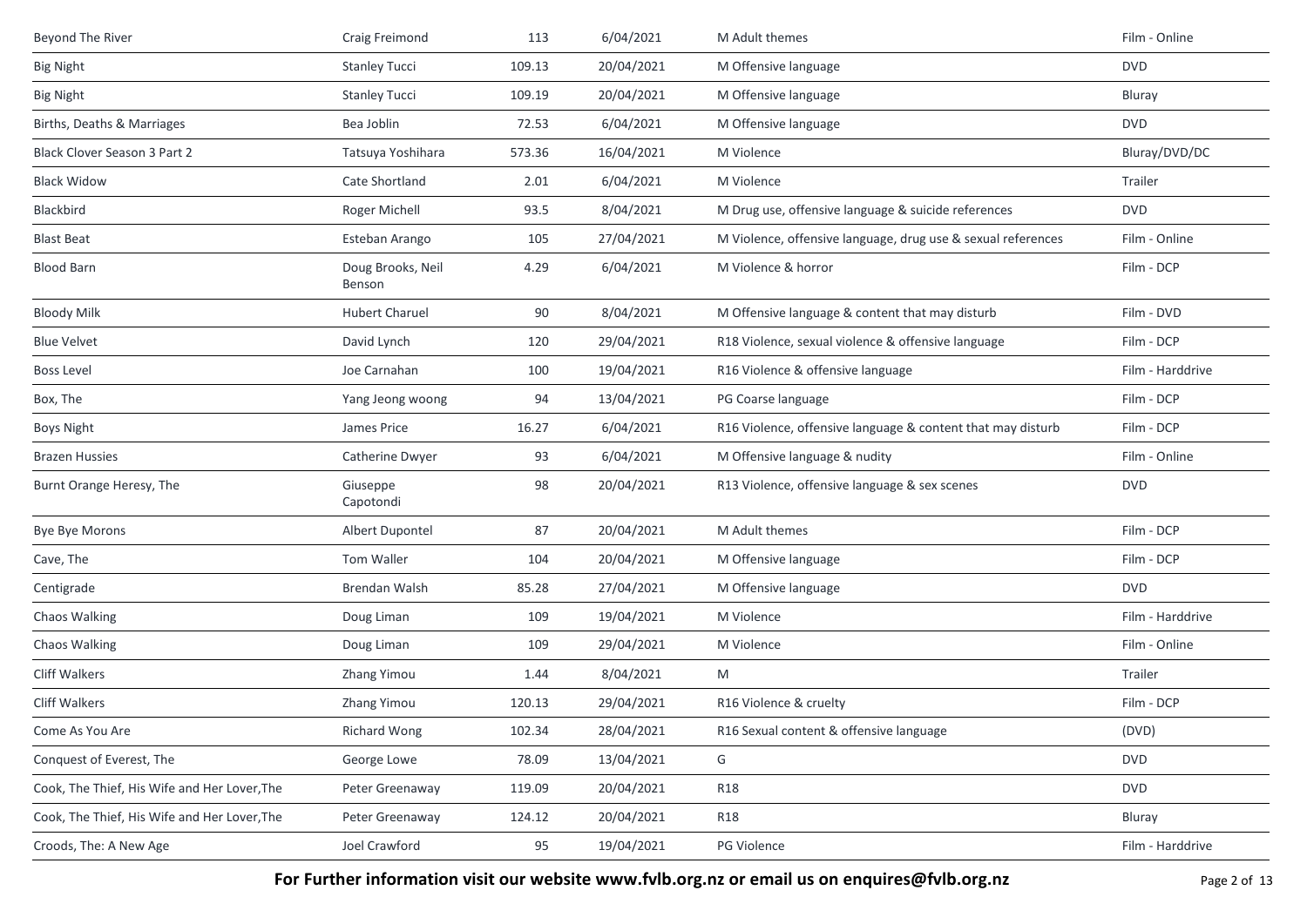| Cruella                                       | Craig Gillespie                    | 134     | 13/04/2021 | PG Violence                                                       | Film - DCP    |
|-----------------------------------------------|------------------------------------|---------|------------|-------------------------------------------------------------------|---------------|
| Cyberpunk 2077                                | CD Projekt Red                     | 0       | 22/04/2021 | R18 Violence, offensive language & sex scenes                     | Computer Game |
| Das BananaBoot                                | Tim Hamilton                       | 5.21    | 6/04/2021  | M Violence                                                        | Film - DCP    |
| Dating Amber                                  | David Freyne                       | 1.52    | 13/04/2021 | M                                                                 | Trailer       |
| De Sang Et D'Urine                            | Julien Falardeau                   | 12.02   | 27/04/2021 | PG Adult themes                                                   | Film - DCP    |
| Dead Silent                                   | Anna Brajkovich et<br>al.          | 4.1     | 6/04/2021  | M Violence & cruelty                                              | Film - DCP    |
| Dear Comrades!                                | Andrei<br>Konchalovsky             | 120.26  | 20/04/2021 | M Violence, nudity, offensive language & content that may disturb | Film - DCP    |
| Death in Paradise Series 10                   | Chris Foggin,<br>Jordan Hogg et al | 464.23  | 22/04/2021 | M Violence                                                        | <b>DVD</b>    |
| Demi Lovato: Dancing With The Devil Episode   | Michael D. Ratner                  | 5.36    | 8/04/2021  | M Drug references & suicide references                            | Film - Online |
| Demi Lovato: Dancing With The Devil Episode   | Michael D. Ratner                  | 3.57    | 8/04/2021  | PG Coarse language                                                | Film - Online |
| Demi Lovato: Dancing With The Devil Episode   | Michael D. Ratner                  | 5.32    | 8/04/2021  | M Drug references                                                 | Film - Online |
| Demi Lovato: Dancing With The Devil Episode   | Michael D. Ratner                  | 4.29    | 8/04/2021  | PG Offensive language                                             | Film - Online |
| Demi Lovato: Dancing With The Devil Episode   | Michael D. Ratner                  | 2.59    | 8/04/2021  | G                                                                 | Film - Online |
| Demi Lovato: Dancing With The Devil Episode   | Michael D. Ratner                  | 3.32    | 8/04/2021  | M                                                                 | Film - Online |
| Demi Lovato: Dancing With The Devil Episode   | Michael D. Ratner                  | 5.48    | 8/04/2021  | G                                                                 | Film - Online |
| Der Natürliche Tod der Maus                   | Katharina Huber                    | 21.34   | 16/04/2021 | M                                                                 | Film - DCP    |
| Detective Chinatown 3                         | Sicheng Chen                       | 135.55  | 22/04/2021 | M Violence                                                        | Film - Online |
| Dick, Actually                                | Scott Koorey, Kim<br>Johnston      | 5.34    | 7/04/2021  | PG                                                                | Film - DCP    |
| Disappearance at Clifton Hill                 | Albert Shin                        | 100.23  | 16/04/2021 | M Offensive language & abuse themes                               | Film - Online |
| Django Shoots First                           | Alberto De Martino                 | 95.5    | 13/04/2021 | M Violence                                                        | <b>DVD</b>    |
| Django Shoots First                           | Alberto De Martino                 | 95.55   | 13/04/2021 | M Violence                                                        | Bluray        |
| Doctor Who The Aztecs Special Edition         | John Crockett                      | 99      | 29/04/2021 | PG                                                                | <b>DVD</b>    |
| Doctor Who The Collection Season 8            | Various                            | 1507.36 | 22/04/2021 | PG Violence                                                       | Bluray        |
| Doctor Who - Time of the Doctor and Other Ele | Toby Haynes/jamie<br>Payne         | 241.13  | 19/04/2021 | PG Violence & scary scenes                                        | <b>DVD</b>    |
| Dream Horse                                   | Euros Lyn                          | 113.11  | 13/04/2021 | PG Coarse language & sexual references                            | Film - DCP    |
| Dwelling in the Fuchun Mountains              | Gu Xiaogang                        | 150.28  | 22/04/2021 | PG Violence & coarse language                                     | Film - DCP    |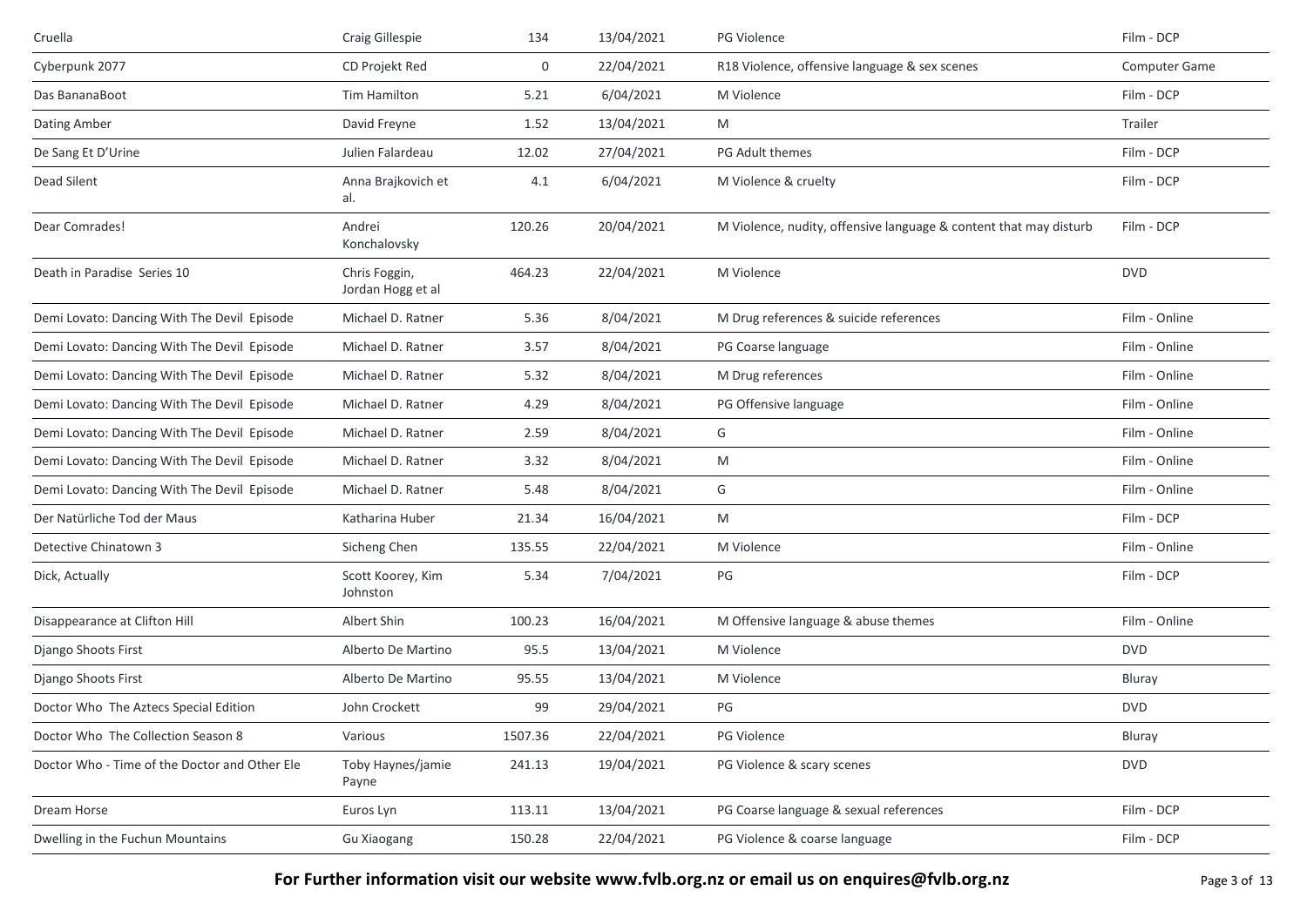| Dying Art of Cat Burglary, The      | Samuel Galloway,<br>Peter Camilleri       | 4.33   | 7/04/2021  | M Content may disturb                                                  | Film - DCP    |
|-------------------------------------|-------------------------------------------|--------|------------|------------------------------------------------------------------------|---------------|
| Dynasty: Season Three               | Michael A.<br>Allowitz, Melanie<br>Mayron | 848.2  | 12/04/2021 | M Violence & sex scenes                                                | <b>DVD</b>    |
| Echo Boomers                        | Seth Savoy                                | 93.56  | 6/04/2021  | R16 Violence, offensive language & drug use                            | Film - Online |
| Elevator to the Gallows             | Louis Malle                               | 91     | 8/04/2021  | PG Violence                                                            | Film - DCP    |
| Emperor                             | Mark Amin                                 | 99.07  | 7/04/2021  | R13 Violence, cruelty & offensive language                             | Film - Online |
| Enracinée                           | Annie Leclerc                             | 7.25   | 27/04/2021 | G                                                                      | Film - DCP    |
| Envoy: Shark Cull                   | Andre Borell                              | 90     | 15/04/2021 | M Offensive language & content that may disturb                        | Film - DCP    |
| Evil Dead 2                         | Sam Raimi                                 | 84     | 13/04/2021 | R <sub>16</sub> Violence                                               | Film - DCP    |
| Fang, Bat, Stake                    | Simon Boxall                              | 5.25   | 6/04/2021  | M Violence                                                             | Film - DCP    |
| Fast and Furious                    | Justin Lin                                | 107    | 13/04/2021 | M Violence, sexual references & offensive language                     | Film - DCP    |
| Fast and the Furious Tokyo Drift    | Justin Lin                                | 104    | 13/04/2021 | M Violence                                                             | Film - DCP    |
| Fast and the Furious, The           | Rob Cohen                                 | 106    | 13/04/2021 | M Violence & offensive language                                        | Film - DCP    |
| Final Fantasy VII Advent Children   | Tetsuya Nomura                            | 126    | 27/04/2021 | <b>PG Violence</b>                                                     | Bluray        |
| Firestarter - The Story of Bangarra | Wayne Blair, Nel<br>Minchin               | 96     | 20/04/2021 | M Offensive language                                                   | Film - DCP    |
| <b>First Cow</b>                    | Kelly Reichardt                           | 122    | 8/04/2021  | PG Violence & coarse language                                          | Film - DCP    |
| French Exit                         | Azazel Jacobs                             | 113    | 12/04/2021 | M Offensive language & sexual references                               | Film - Online |
| Friendly Tale, A                    | Daniel Cohen                              | 103    | 22/04/2021 | PG Coarse language & sexual references                                 | Film - Online |
| Gagarine                            | Fanny Liatard,<br>Jérémy Trouihl          | 95     | 20/04/2021 | M Drug use & offensive language                                        | Film - DCP    |
| Ghosts We Left at Home, The         | Faris Alrjoob                             | 21.08  | 16/04/2021 | M Offensive language                                                   | Film - DCP    |
| Girl                                | Chad Faust                                | 92     | 29/04/2021 | M Violence, sexual references & offensive language                     | Film - Online |
| Girl On The Bridge, The             | Leanne Pooley                             | 86.48  | 20/04/2021 | RP15 Deals with suicide, sexual abuse themes & self-harm<br>references | <b>DVD</b>    |
| Glorias, The                        | Julie Taymor                              | 147.08 | 20/04/2021 | M Offensive language & nudity                                          | <b>DVD</b>    |
| Goddess Of The Night                | Calvin Sang                               | 5.15   | 22/04/2021 | M Content may disturb                                                  | Film - DCP    |
| Godmother, The                      | Jean-Paul Salomé                          | 1.47   | 13/04/2021 | M                                                                      | Trailer       |
| Godzilla vs. Kong                   | Adam Wingard                              | 108.3  | 29/04/2021 | M Violence                                                             | Film - Online |
|                                     |                                           |        |            |                                                                        |               |

For Further information visit our website www.fvlb.org.nz or email us on enquires@fvlb.org.nz<br>Page 4 of 13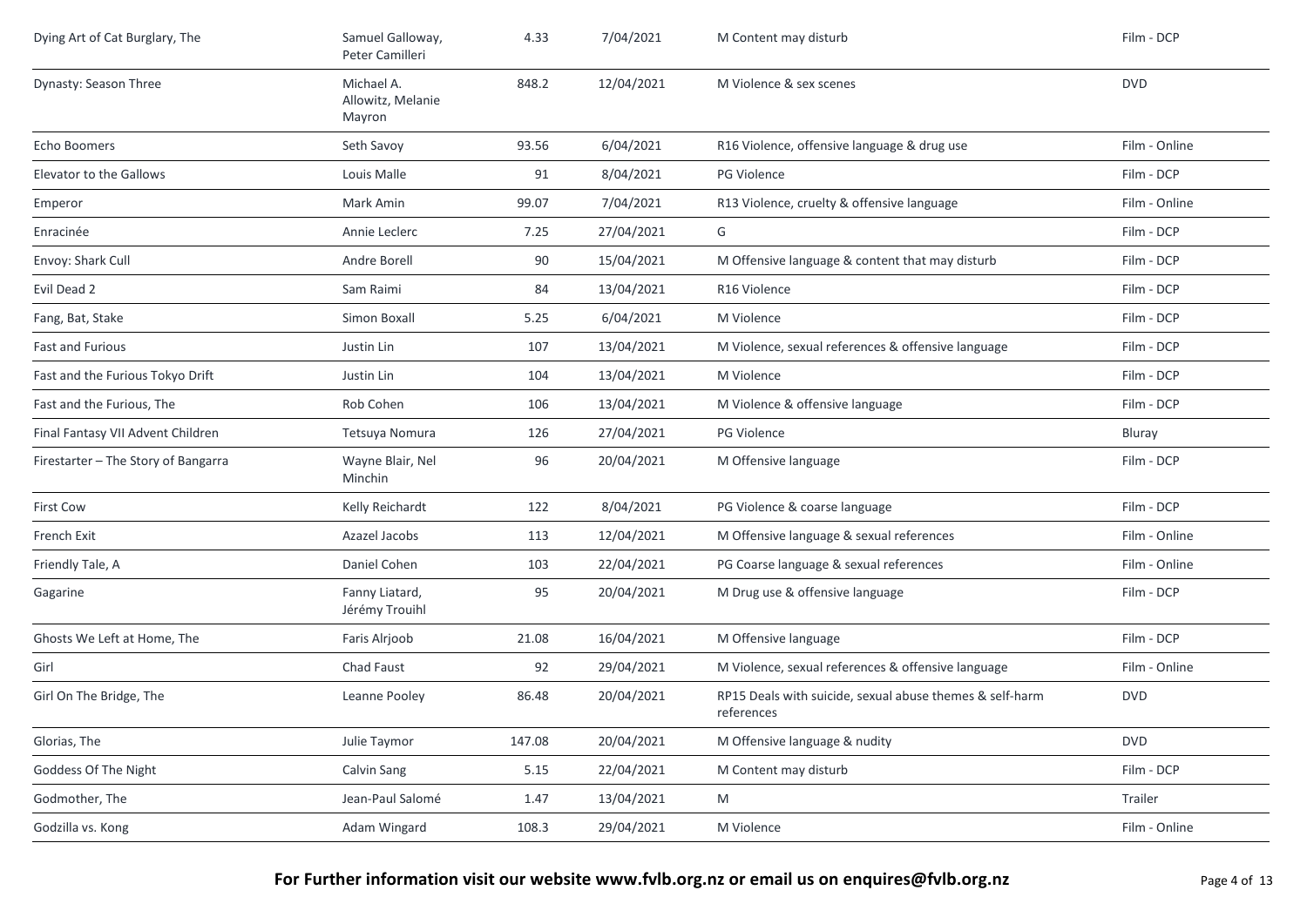| Good Girl                          | Dean Hewison                          | 4.08           | 6/04/2021  | M Violence & content that may disturb                                      | Film - DCP       |
|------------------------------------|---------------------------------------|----------------|------------|----------------------------------------------------------------------------|------------------|
| Greenland                          | Ric Roman Waugh                       | 119            | 19/04/2021 | R13 Violence & content that may disturb                                    | Film - Harddrive |
| Gunpowder Milkshake                | Navot Papushado                       | 1.4            | 27/04/2021 | M                                                                          | Trailer          |
| Hannahs Boring Life                | <b>Michael Bell</b>                   | 5.18           | 7/04/2021  | M Offensive language & content that may disturb                            | Film - DCP       |
| Hard To Do                         | Jeff Clark                            | 5.3            | 7/04/2021  | PG Adult themes                                                            | Film - DCP       |
| Hearts Desire, A                   | <b>Isaac Giles</b>                    | 4.49           | 6/04/2021  | M Violence & content that may disturb                                      | Film - DCP       |
| Heiress, The                       | Chris Bell                            | 83             | 7/04/2021  | M Offensive language & supernatural themes                                 | Film - Online    |
| <b>Heist Latte</b>                 | Yarden Elyashiv                       | 4.52           | 22/04/2021 | PG Some scenes may scare very young children                               | Film - DCP       |
| Herself                            | Phyllida Lloyd                        | 97.24          | 14/04/2021 | M Domestic violence & offensive language                                   | Film - DCP       |
| Hitmans Wifes Bodyguard, The       | Patrick Hughes                        | 2.24           | 22/04/2021 | M                                                                          | Trailer          |
| Home Sweet Home                    | Leste Chen                            | 1.21           | 13/04/2021 | M                                                                          | Trailer          |
| Home Sweet Home                    | Leste Chen                            | 109.46         | 20/04/2021 | M Violence & content that may disturb                                      | Film - DCP       |
| Human Resources                    | Stella Reid                           | 5.08           | 9/04/2021  | PG Some scenes may scare very young children                               | Film - DCP       |
| Hydrangea                          | Baz McDonald                          | 4.38           | 9/04/2021  | M Offensive language                                                       | Film - DCP       |
| I Am Love                          | Luca Guadagnino                       | 120            | 8/04/2021  | M Sex scenes                                                               | Film - DCP       |
| I Blame Society                    | Gillian Wallace<br>Horvat             | 84.5           | 8/04/2021  | R16 Violence, offensive language, sex scenes & content that may<br>disturb | Film - Online    |
| I Blame Society                    | Gillian Wallace<br>Horvat             | 84.5           | 22/04/2021 | R16 Violence, offensive language, sex scenes & content that may<br>disturb | Film - DCP       |
| I Blame Society                    | Gillian Wallace<br>Horvat             | $\overline{2}$ | 22/04/2021 | M                                                                          | Trailer          |
| If Only                            | Ginevra Elkann                        | 101            | 8/04/2021  | M Sex scenes & offensive language                                          | Film - DCP       |
| If There Is Love, You Will Take It | Daniel Hopp                           | 10.45          | 16/04/2021 | M Drug references                                                          | Film - DCP       |
| In Deep                            | Logan Marshall                        | 3.52           | 22/04/2021 | PG Low level violence & offensive language                                 | Film - DCP       |
| Infinite Origin                    | Greg Sharp                            | 2.45           | 9/04/2021  | R13 Bloody violence & content that may disturb                             | Film - DCP       |
| Invisible Woman, The               | Derrick Sims & Will<br>Bentley        | 5.04           | 13/04/2021 | PG Low level offensive language                                            | Film - DCP       |
| Island at War                      | Thaddeus<br>O'Sullivan/Peter<br>Lydon | 409            | 29/04/2021 | PG Sex scenes                                                              | <b>DVD</b>       |
| Its a Sin                          | Peter Hoar                            | 232.09         | 20/04/2021 | R16 Sex scenes, offensive language & nudity                                | (DVD)            |
|                                    |                                       |                |            |                                                                            |                  |

For Further information visit our website www.fvlb.org.nz or email us on enquires@fvlb.org.nz<br>Page 5 of 13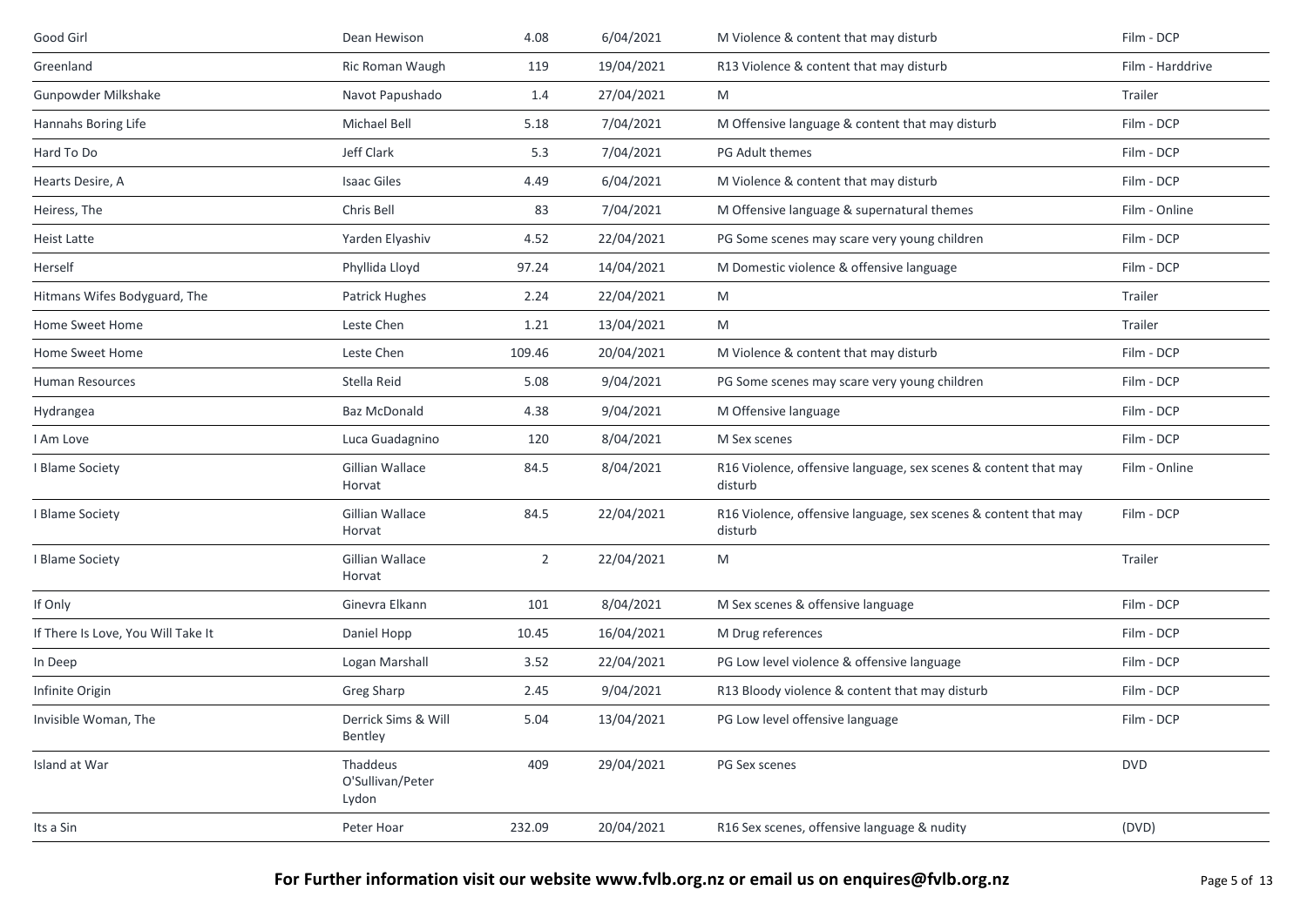| Je Finirai En Prison                        | Alexandre Dostie                             | 23.07  | 27/04/2021 | M Violence, offensive language, drug use & content that may<br>disturb | Film - DCP       |
|---------------------------------------------|----------------------------------------------|--------|------------|------------------------------------------------------------------------|------------------|
| Jebivetar                                   | Kathleen Winter                              | 4.26   | 9/04/2021  | M Offensive language & sexual references                               | Film - DCP       |
| Jerry Maguire                               | <b>Cameron Crowe</b>                         | 138.36 | 19/04/2021 | M Sex scenes & offensive language                                      | Bluray           |
| Jethro Tull: A La Mode The 40th Anniversary | David Mallet                                 | 57.18  | 28/04/2021 | G                                                                      | <b>DVD</b>       |
| Jingle All The Way                          | Becky Kraakman-<br>Czerwonka & Ro<br>Tierney | 4.57   | 14/04/2021 | M Offensive language & content that may disturb                        | Film - DCP       |
| Judas and the Black Messiah                 | Shaka King                                   | 125    | 29/04/2021 | R13 Violence, cruelty & offensive language                             | Film - Online    |
| Judy                                        | Julian Vares                                 | 5.14   | 22/04/2021 | M Offensive language & sexual references                               | Film - DCP       |
| Justice of Bunny King, The                  | Gaysorn Thavat                               | 2.16   | 8/04/2021  | M                                                                      | Trailer          |
| Kajillionaire                               | Miranda July                                 | 100.33 | 20/04/2021 | M Offensive language & sexual references                               | <b>DVD</b>       |
| Kajillionaire                               | Miranda July                                 | 105    | 29/04/2021 | M Offensive language & sexual references                               | Film - Online    |
| Karnan                                      | Mari Selvaraj                                | 157.32 | 7/04/2021  | R13 Violence, cruelty & content that may disturb                       | Film - DCP       |
| King Lajoie                                 | Joannie Lafrenière                           | 26.06  | 27/04/2021 | G                                                                      | Film - DCP       |
| Kuriyan Jawan Bapu Preshaan                 | Avtar Singh                                  | 149    | 8/04/2021  | PG Violence                                                            | Film - DCP       |
| La Ciociara                                 | Vittorio de Sica                             | 101    | 8/04/2021  | M Violence                                                             | Film - DCP       |
| La Dea Fortuna                              | Ferzan Ozpetek                               | 117.45 | 22/04/2021 | M Offensive language & sexual references                               | Film - DCP       |
| La Marche                                   | Yoakim Bélanger                              | 4.11   | 27/04/2021 | M Nudity                                                               | Film - DCP       |
| Lassassin habite au 21                      | Henri-Georges<br>Clouzot                     | 79.26  | 8/04/2021  | PG Violence, coarse language & sexual references                       | Film - DCP       |
| Last Lord of Scotland, The                  | Christian Lee                                | 5.26   | 7/04/2021  | PG Offensive language                                                  | Film - DCP       |
| Leap of Faith                               | <b>Richard Pearce</b>                        | 108    | 13/04/2021 | PG Coarse language                                                     | Bluray           |
| Les Profondeurs                             | Ariane Louis-Seize                           | 21.4   | 27/04/2021 | M                                                                      | Film - DCP       |
| Let It Ride                                 | Joe Pytka                                    | 90.12  | 12/04/2021 | M Offensive language                                                   | Bluray           |
| Little Things, The                          | John Lee Hancock                             | 128    | 19/04/2021 | M Violence, offensive language & nudity                                | Film - Harddrive |
| Little Things, The                          | John Lee Hancock                             | 122.25 | 20/04/2021 | M Violence, offensive language & nudity                                | Film - Online    |
| Little Things, The                          | John Lee Hancock                             | 127.39 | 20/04/2021 | M Violence, offensive language & nudity                                | Bluray           |
| Little Things, The                          | John Lee Hancock                             | 122.25 | 20/04/2021 | M Violence, offensive language & nudity                                | <b>DVD</b>       |
| Locked Down                                 | Doug Liman                                   | 2.31   | 13/04/2021 | M                                                                      | Trailer          |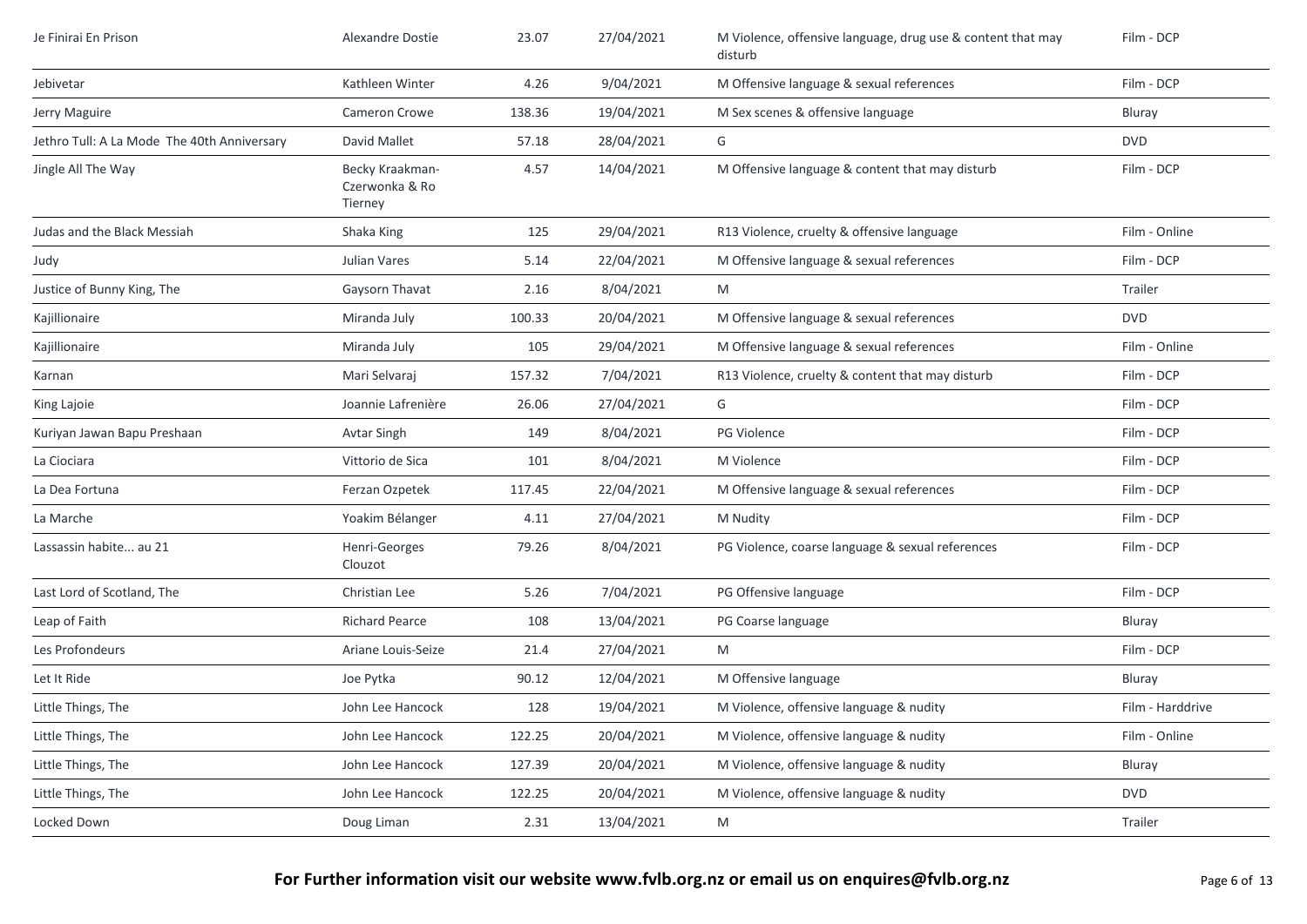| Locked Down                                | Doug Liman                           | 117.45 | 16/04/2021 | M Offensive language, sexual references & drug use                      | Film - DCP    |
|--------------------------------------------|--------------------------------------|--------|------------|-------------------------------------------------------------------------|---------------|
| Long Haul                                  | Ruby Griffin                         | 5.21   | 22/04/2021 | PG Offensive language                                                   | Film - DCP    |
| Long Kiss Goodnight, The                   | Renny Harlin                         | 116    | 19/04/2021 | R18 Violence & offensive language                                       | <b>DVD</b>    |
| Loot & Blunder                             | Lianne Booton                        | 5      | 14/04/2021 | PG Some scenes may scare very young children                            | Film - DCP    |
| Lost Lion Kingdom, The                     | Jason Wright                         | 73.5   | 13/04/2021 | G                                                                       | <b>DVD</b>    |
| Lovebirds, The                             | Michael Showalter                    | 91     | 13/04/2021 | M Violence, offensive language, sex scenes & nudity                     | Film - Online |
| LX 2048                                    | Guy Moshe                            | 103.48 | 6/04/2021  | R16 Violence, cruelty, offensive language & content that may<br>disturb | Film - Online |
| Magic Arch                                 | Vasiliy Rovenskiy                    | 83     | 29/04/2021 | PG Coarse language                                                      | Film - Online |
| Making A Splash                            | Gabriel Lunte                        | 5.15   | 22/04/2021 | M Adult themes                                                          | Film - DCP    |
| Mamma Mia                                  | Phyllida Lloyd                       | 108    | 29/04/2021 | PG Sexual references                                                    | Film - DCP    |
| March of the Dinosaurs                     | Matthew<br>Thompson                  | 85.21  | 12/04/2021 | PG Violence                                                             | <b>DVD</b>    |
| Marksman, The                              | Robert Lorenz                        | 108    | 12/04/2021 | R13 Violence & cruelty                                                  | Film - Online |
| Marksman, The                              | Robert Lorenz                        | 103.06 | 20/04/2021 | R13 Violence & cruelty                                                  | (DVD)         |
| Martin Eden                                | Pietro Marcello                      | 128.51 | 8/04/2021  | M Violence & offensive language                                         | Film - DCP    |
| Matter Of Time, A                          | Jacob Vale                           | 4.23   | 22/04/2021 | M Offensive language & content that may disturb                         | Film - DCP    |
| Max                                        | Connor Cameron                       | 5.19   | 14/04/2021 | M Offensive language & abuse themes                                     | Film - DCP    |
| Me You Madness                             | Louise Linton                        | 97.57  | 23/04/2021 | R16 Violence, offensive language, drug use & sexual material            | Film - Online |
| Memories Of Kevin                          | Léah McVeagh                         | 5.14   | 22/04/2021 | PG Supernatural themes                                                  | Film - DCP    |
| <b>Memories of Murder</b>                  | Bong Joon-Ho                         | 130    | 8/04/2021  | R16 Violence, offensive language & sex scenes                           | Film - DCP    |
| Mick Fleetwood & Friends                   | Martyn Atkins                        | 144.51 | 13/04/2021 | M Offensive language                                                    | Bluray        |
| <b>Momentum Generation</b>                 | Jeff Zimbalist,<br>Michael Zimbalist | 105.45 | 13/04/2021 | M Offensive language                                                    | <b>DVD</b>    |
| Monsieur Verdoux                           | Charlie Chaplin                      | 118    | 15/04/2021 | PG                                                                      | Film - Bluray |
| Mothman Prophecies, The                    | Mark Pellington                      | 118.47 | 12/04/2021 | M Supernatural themes                                                   | Bluray        |
| Motorhead: Ace On Your Screens             | Steffan Chirazi &<br>Miles Hackett   | 51.04  | 13/04/2021 | M Offensive language & drug references                                  | <b>DVD</b>    |
| Motorhead: Louder Than Noise Live In Berli | Unknown                              | 74.03  | 21/04/2021 | M Offensive language                                                    | <b>DVD</b>    |
| Mouse That Roared, The                     | Jack Arnold                          | 82.58  | 20/04/2021 | G                                                                       | <b>DVD</b>    |
|                                            |                                      |        |            |                                                                         |               |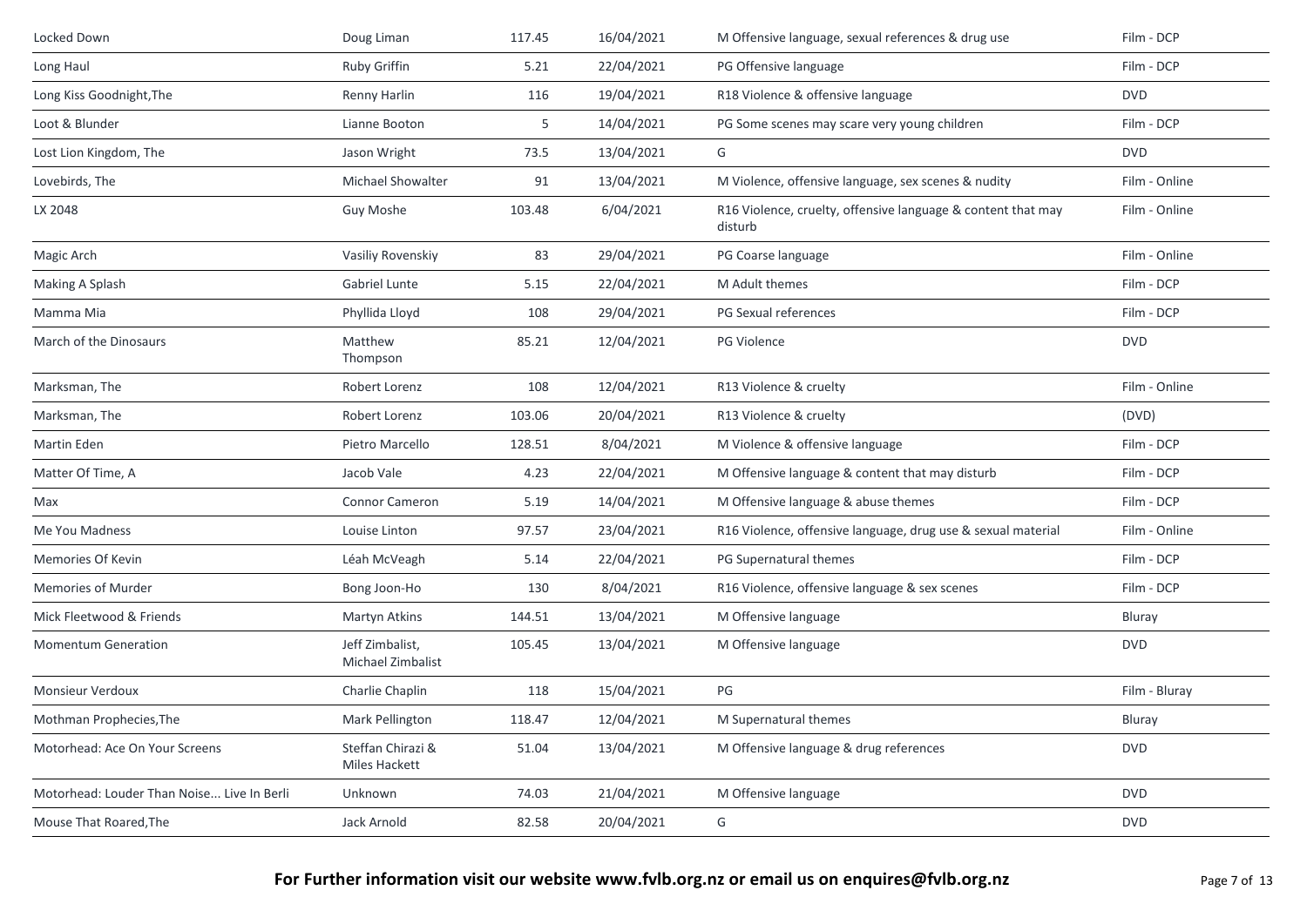| Mouse That Roared, The                     | Jack Arnold                                   | 83.02       | 20/04/2021 | G                                        | Bluray          |
|--------------------------------------------|-----------------------------------------------|-------------|------------|------------------------------------------|-----------------|
| Music of Silence, The                      | Michael Radford                               | 115.29      | 8/04/2021  | $PG$                                     | Film - DCP      |
| My Hero Academia: Season 4 Part 2          | Kenji Nagasaki                                | 571.51      | 27/04/2021 | M Violence & content that may disturb    | Bluray/DVD      |
| My Hero Academia: Season 4 Part 2 (Disc 1) | Masahiro Mukai                                | 143         | 20/04/2021 | M Violence & content that may disturb    | <b>DVD</b>      |
| My Hero Academia: Season 4 Part 2 (Disc 2) | Masahiro Mukai                                | 142.36      | 20/04/2021 | M Violence & content that may disturb    | <b>DVD</b>      |
| My Love                                    | Tian Han                                      | 0.32        | 20/04/2021 | G                                        | Trailer         |
| My Salinger Year                           | Philippe Falardeau                            | 101         | 20/04/2021 | M Offensive language & sexual references | Film - DCP      |
| Nackenwirbel                               | Die Glitzies                                  | 5.53        | 16/04/2021 | G                                        | Film - DCP      |
| Nayattu                                    | <b>Martin Prakkat</b>                         | 122         | 13/04/2021 | M Offensive language                     | Film - DCP      |
| Nazi Megastructures Season 1 7 Collection  | Various                                       | 1803.41     | 14/04/2021 | M Violence                               | <b>DVD</b>      |
| Necromunda: Hired Gun                      | Streum On Studio                              | $\mathbf 0$ | 15/04/2021 | R16 Graphic violence                     | [Computer Game] |
| Neil Young: Young Shakespeare              | <b>Elliot Roberts</b>                         | 44.33       | 7/04/2021  | PG                                       | <b>DVD</b>      |
| Never Too Late                             | Mark Lamprell                                 | 95          | 7/04/2021  | M Offensive language                     | Film - Online   |
| Night of the Kings                         | Philippe Lacôte                               | 92.55       | 15/04/2021 | M Violence, offensive language & nudity  | Film - DCP      |
| No Mans Land                               | Conor Allyn                                   | 116         | 29/04/2021 | M Violence                               | Film - Online   |
| Nomadland                                  | Chloé Zhao                                    | 107.36      | 6/04/2021  | M Nudity                                 | Bluray          |
| Nomadland                                  | Chloé Zhao                                    | 103.12      | 14/04/2021 | M Nudity                                 | <b>DVD</b>      |
| Nomadland                                  | Chloé Zhao                                    | 108         | 22/04/2021 | M Nudity                                 | Film - Online   |
| Nosferatu II: No Sferatus Today            | Liam Craig, Liam<br>Bennet, Olivia<br>Holland | 5.09        | 6/04/2021  | PG Violence & horror                     | Film - DCP      |
| Oak Room, The                              | Cody Calahan                                  | 88.56       | 6/04/2021  | R16 Violence & offensive language        | Film - Online   |
| Ooze, The                                  | Christopher<br>Thompson                       | 5           | 14/04/2021 | M Content may disturb                    | Film - DCP      |
| Order For Help                             | Cameron King                                  | 3.57        | 22/04/2021 | M Content may disturb                    | Film - DCP      |
| <b>Original Schtick</b>                    | M Wszelaki                                    | 79.02       | 13/04/2021 | M Offensive language & sexual references | <b>DVD</b>      |
| Ottolenghi and the Cakes of Versailles     | Laura Gabbert                                 | 72.02       | 8/04/2021  | G                                        | <b>DVD</b>      |
| Our Mutual Friend                          | Julian Farino                                 | 351.43      | 6/04/2021  | M Medium level violence                  | <b>DVD</b>      |
| Passage                                    | Ann Oren                                      | 12.48       | 16/04/2021 | M Nudity                                 | Film - DCP      |
| Perfect Planet, A                          | Huw Cordey                                    | 288.47      | 22/04/2021 | PG                                       | <b>DVD</b>      |
|                                            |                                               |             |            |                                          |                 |

For Further information visit our website www.fvlb.org.nz or email us on enquires@fvlb.org.nz<br>Page 8 of 13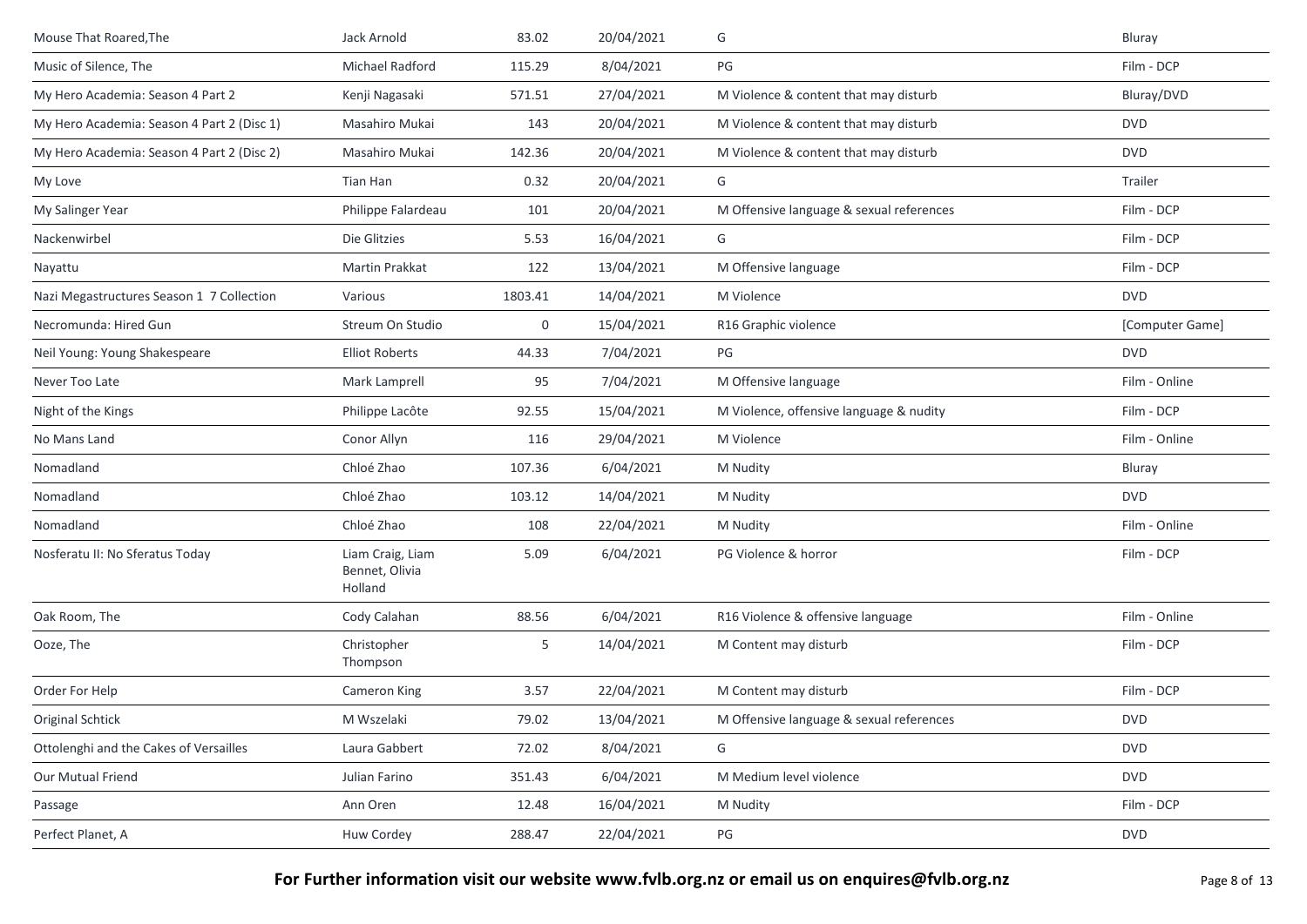| Perfect Planet, A         | Huw Cordey                                       | 288.47 | 22/04/2021 | PG                                                             | Bluray           |
|---------------------------|--------------------------------------------------|--------|------------|----------------------------------------------------------------|------------------|
| Perfect Planet, A         | Huw Cordey                                       | 288.47 | 22/04/2021 | $PG$                                                           | Bluray 4K        |
| Perfumes                  | Grégory Magne                                    | 100    | 13/04/2021 | M Offensive language                                           | Film - Online    |
| Perfumes                  | Grégory Magne                                    | 100    | 22/04/2021 | M Offensive language                                           | Film - DCP       |
| Perfumes                  | Grégory Magne                                    | 1.42   | 22/04/2021 | PG                                                             | Trailer          |
| Phantom Lady              | Robert Stodmak                                   | 83     | 8/04/2021  | PG                                                             | Film - DCP       |
| Pinocchio                 | Matteo Garrone                                   | 125    | 8/04/2021  | M Violence                                                     | Film - DCP       |
| Pixie                     | <b>Barnaby Thompson</b>                          | 93     | 19/04/2021 | R16 Violence, sexual references, offensive language & drug use | Film - Harddrive |
| Pop Aye                   | Kirsten Tan                                      | 141.45 | 22/04/2021 | M Sex scenes, sexual references & offensive language           | Film - DCP       |
| Portal                    | Saman Kesh, Jeff<br>Desom, Dugan<br>O'Neal       | 84     | 7/04/2021  | M Violence & offensive language                                | Film - Online    |
| <b>PreEmptive Defence</b> | Finn O'Connor                                    | 3.48   | 6/04/2021  | M Violence & sexual references                                 | Film - DCP       |
| Prehistoric Park          | Karen Kelly, Sid<br>Bennett, Matthew<br>Thompson | 288.3  | 12/04/2021 | PG Some scenes may scare very young children                   | <b>DVD</b>       |
| Presto                    | Michael McAdam                                   | 5.15   | 9/04/2021  | M Content may disturb                                          | Film - DCP       |
| Questor Tapes, The        | Richard A. Colla                                 | 96     | 20/04/2021 | PG Violence                                                    | <b>DVD</b>       |
| Quo Vadis, Aida?          | Jasmila Zbanic                                   | 101    | 20/04/2021 | M Violence & offensive language                                | Film - DCP       |
| Race Against The Horny    | Lewis Walker                                     | 3.52   | 14/04/2021 | M Offensive language & sexual references                       | Film - DCP       |
| Raya and the Last Dragon  | Don Hall, Carlos<br>López Estrada                | 103.06 | 6/04/2021  | PG Violence                                                    | <b>DVD</b>       |
| Raya and the Last Dragon  | Don Hall, Carlos<br>López Estrada                | 107.29 | 13/04/2021 | <b>PG Violence</b>                                             | Bluray           |
| Raya and the Last Dragon  | Don Hall, Carlos<br>López Estrada                | 214.58 | 20/04/2021 | PG Violence                                                    | Bluray 4K/Bluray |
| Raya and the Last Dragon  | Don Hall, Carlos<br>López Estrada                | 107    | 22/04/2021 | PG Violence                                                    | Film - Online    |
| Reality                   | Matteo Garrone                                   | 116    | 8/04/2021  | M Offensive language                                           | Film - DCP       |
| Re-Animator               | <b>Stuart Gordon</b>                             | 84     | 19/04/2021 | R16 Violence & sex scenes                                      | <b>DVD</b>       |
| Rear Window               | Alfred Hitchcock                                 | 224.48 | 27/04/2021 | PG Violence                                                    | Bluray 4K/Bluray |
| <b>Regarding Henry</b>    | Mike Nichols                                     | 107.26 | 12/04/2021 | PG Coarse language                                             | Bluray           |
|                           |                                                  |        |            |                                                                |                  |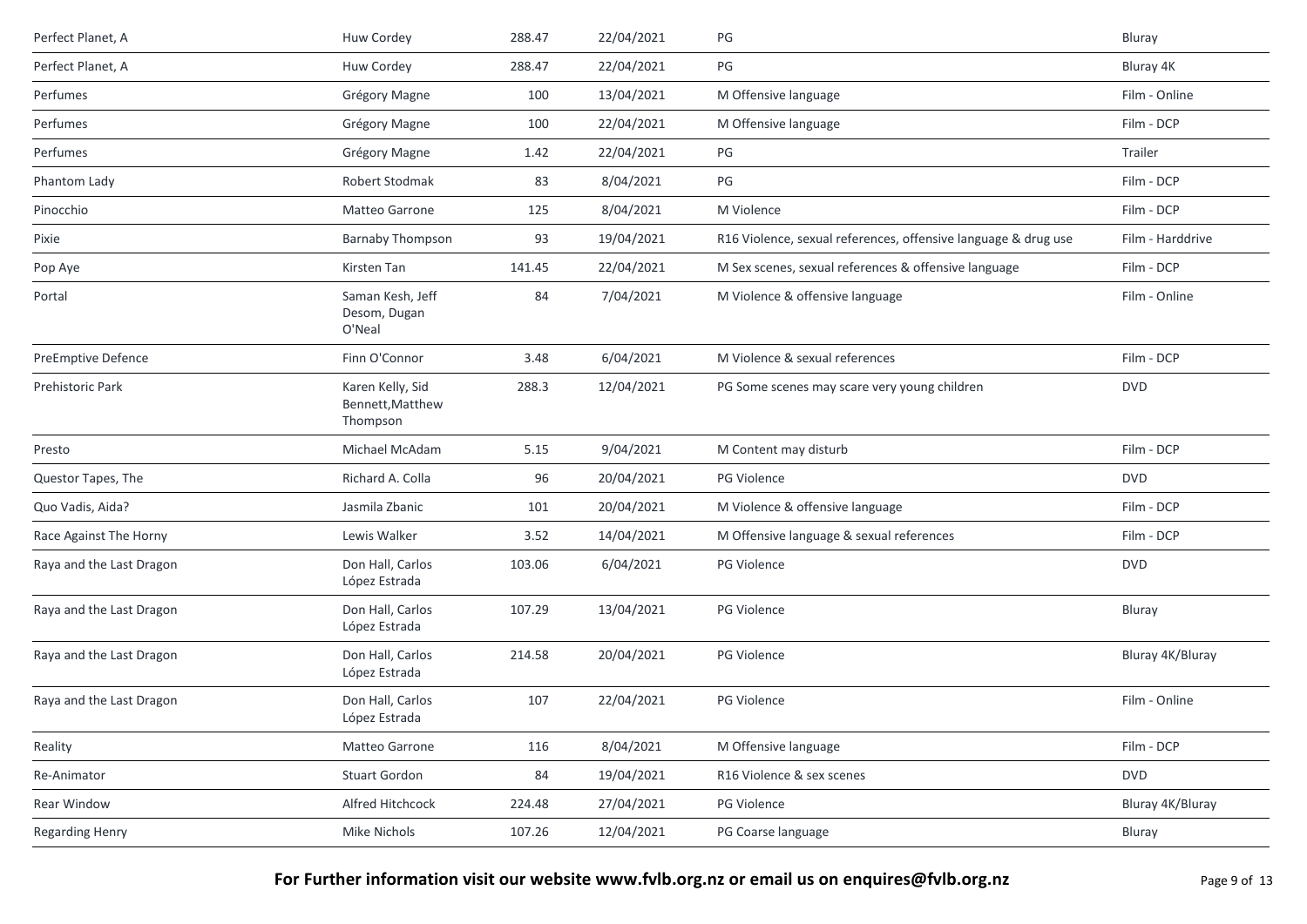| Return to Oz                                  | Walter Murch                      | 105    | 6/04/2021  | PG                                                                             | <b>DVD</b>           |
|-----------------------------------------------|-----------------------------------|--------|------------|--------------------------------------------------------------------------------|----------------------|
| Roads Not Taken, The                          | Sally Potter                      | 88     | 29/04/2021 | M Offensive language                                                           | Film - Online        |
| Rob                                           | <b>Richard Martin</b>             | 4.45   | 7/04/2021  | PG Low level offensive language                                                | Film - DCP           |
| Rollerball                                    | Norman Jewison                    | 124.56 | 7/04/2021  | R <sub>18</sub> Violence                                                       | <b>DVD</b>           |
| Rolling Stones, The: A Bigger Bang            | Unknown                           | 124.15 | 20/04/2021 | G                                                                              | (DVD)                |
| Rolling Stones, The: A Bigger Bang            | Unknown                           | 124.15 | 20/04/2021 | G                                                                              | (DVD)                |
| Rolling Stones, The: A Bigger Bang            | Unknown                           | 124.15 | 20/04/2021 | G                                                                              | (Bluray)             |
| Rolling Stones, The: A Bigger Bang            | Unknown                           | 124.15 | 20/04/2021 | G                                                                              | (Bluray)             |
| Rolling Stones, The: A Bigger Bang            | Unknown                           | 241.31 | 20/04/2021 | PG Coarse language                                                             | (Bluray)             |
| Rosas Wedding                                 | Icíar Bollaín                     | 97     | 20/04/2021 | M Offensive language                                                           | Film - DCP           |
| Run Hide Fight                                | Kyle Rankin                       | 109.25 | 28/04/2021 | R16 Violence, cruelty & offensive language                                     | Film - Online        |
| Sailor Moon Sailor Stars (Season 5) Part 2    | Takuya Igarashi                   | 404.4  | 16/04/2021 | PG Violence & coarse language                                                  | <b>DVD</b>           |
| Sailor Moon Super S (Season 4) Complete Serie | Junichi Sato,<br>Kunihiko Ikuhara | 929.42 | 14/04/2021 | PG Violence                                                                    | <b>DVD</b>           |
| Sakuna: Of Rice and Ruin                      | Not Stated                        | 0      | 12/04/2021 | PG Violence                                                                    | <b>Computer Game</b> |
| Satanic Panic 87                              | Bryan M Ferguson                  | 3.54   | 6/04/2021  | R16 Violence, cruelty & content that may disturb                               | Film - DCP           |
| Saving Zoe                                    | Jeffrey Hunt                      | 91.18  | 20/04/2021 | R16 Rape, violence, drug use, sex scenes & offensive language                  | (DVD)                |
| Scarface (1932)                               | <b>Howard Hawks</b>               | 189.03 | 16/04/2021 | <b>PG Violence</b>                                                             | Bluray               |
| Schemers                                      | Dave McLean                       | 90.26  | 28/04/2021 | M Violence, offensive language & drug use                                      | Film - Online        |
| Scottish Short Film Night                     | Various                           | 63.05  | 7/04/2021  | R16 Violence, cruelty, offensive language & content that may<br>disturb        | Film - DCP           |
| Seven Chances / Neighbors / The Balloonatic   | <b>Buster Keaton</b>              | 96     | 7/04/2021  | G                                                                              | <b>DVD</b>           |
| Seventh Day, The                              | Justin P. Lange                   | 83.37  | 22/04/2021 | R16 Violence, offensive language & content that may disturb                    | (DVD)                |
| Shit Chat                                     | <b>Cameron McColl</b>             | 4.16   | 22/04/2021 | M Offensive language & content that may disturb                                | Film - DCP           |
| Show Me Shorts - Quebecois Short Film Night   | Various                           | 94.31  | 27/04/2021 | M Violence, offensive language, drug use, nudity & content that<br>may disturb | Film - DCP           |
| Show Me Shorts: German Short Film Night 2021  | Various                           | 92.43  | 16/04/2021 | M Violence, offensive language, drug references & nudity                       | Film - DCP           |
| Sister                                        | Ruoxin Yin                        | 0.22   | 13/04/2021 | G                                                                              | Trailer              |
| Sister                                        | Ruoxin Yin                        | 127    | 15/04/2021 | M Offensive language                                                           | Film - DCP           |
| Solitary                                      | Luke Armstrong                    | 89.1   | 27/04/2021 | M Violence & offensive language                                                | <b>DVD</b>           |
|                                               |                                   |        |            |                                                                                |                      |

**For Further information visit our website www.fvlb.org.nz or email us on enquires@fvlb.org.nz** Page 10 of 13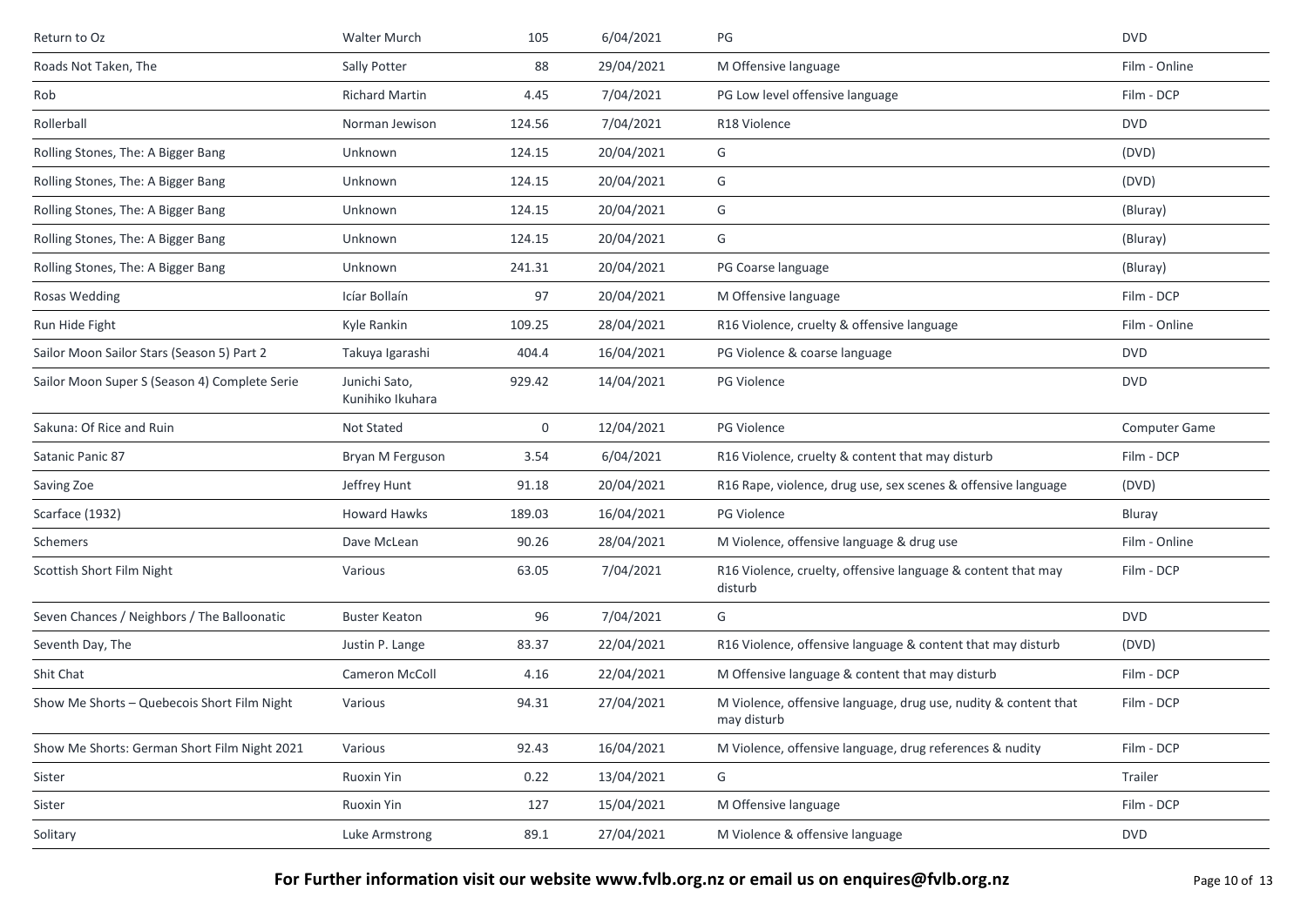| Son of the South                              | <b>Barry Alexander</b><br>Brown     | 105    | 15/04/2021 | M Violence                                                                                  | Film - DCP       |
|-----------------------------------------------|-------------------------------------|--------|------------|---------------------------------------------------------------------------------------------|------------------|
| Sound Of Metal                                | Darius Marder                       | 120.36 | 13/04/2021 | M Offensive language                                                                        | <b>DVD</b>       |
| Sound Of Metal                                | Darius Marder                       | 120.29 | 13/04/2021 | M Offensive language                                                                        | Bluray           |
| Sounds Of Earth, The                          | Andrew Todd                         | 5.12   | 7/04/2021  | PG Some scenes may scare very young children                                                | Film - DCP       |
| South Westerlies, The: Series 1               | Simon Gibney,<br>Declan Recks       | 298.57 | 12/04/2021 | M Offensive language                                                                        | <b>DVD</b>       |
| Space Dogs: Return to Earth                   | Inna Evlannikova                    | 76.54  | 27/04/2021 | G                                                                                           | <b>DVD</b>       |
| Space Junk                                    | James Kelly                         | 2.37   | 13/04/2021 | M Offensive language                                                                        | Film - DCP       |
| <b>Spread Your Wings</b>                      | Nicolas Vanier                      | 108.3  | 16/04/2021 | PG Coarse language                                                                          | <b>DVD</b>       |
| State of Mind                                 | Jon Avnet                           | 109    | 29/04/2021 | M Violence, offensive language, drug use & sex scenes                                       | Film - Online    |
| <b>Stepping Out</b>                           | Lewis Gilbert                       | 108.34 | 13/04/2021 | PG Coarse language                                                                          | <b>DVD</b>       |
| Sting, The                                    | George Roy Hill                     | 258.08 | 22/04/2021 | PG Violence                                                                                 | Bluray 4K/Bluray |
| Stone                                         | Sandy Harbutt                       | 98.53  | 20/04/2021 | R18 Violence                                                                                | <b>DVD</b>       |
| Stone                                         | Sandy Harbutt                       | 98.59  | 20/04/2021 | R18 Violence                                                                                | Bluray           |
| Stray                                         | Elizabeth Lo                        | 71     | 20/04/2021 | M Offensive language                                                                        | Film - DCP       |
| Sudden Fear                                   | David Miller                        | 110.26 | 8/04/2021  | PG                                                                                          | Film - DCP       |
| <b>SUGAR</b>                                  | Bjørn Melhus                        | 20.35  | 16/04/2021 | M Violence                                                                                  | Film - DCP       |
| Summer of '85                                 | François Ozon                       | 101.11 | 12/04/2021 | R13 Suicide references, nudity & offensive language                                         | Film - DCP       |
| Summer of '85                                 | François Ozon                       | 101.11 | 20/04/2021 | R13 Suicide references, nudity & offensive language                                         | Film - DCP       |
| Summerland                                    | Jessica Swale                       | 95.18  | 16/04/2021 | PG                                                                                          | <b>DVD</b>       |
| Sun Children                                  | Majid Majidi                        | 99     | 20/04/2021 | PG Violence, coarse language & drug references                                              | Film - DCP       |
| Super Scam                                    | <b>Avalon Martin</b>                | 4.02   | 22/04/2021 | PG Low level violence                                                                       | Film - DCP       |
| Sweat                                         | Magnus van Horn                     | 106.39 | 28/04/2021 | R16 Violence, offensive language & sexual material                                          | Film - DCP       |
| Sword Art Online 2 Complete Series (Season 2) | Tomohiko Itō                        | 565.3  | 6/04/2021  | M Violence                                                                                  | <b>DVD</b>       |
| <b>Taken Trilogy</b>                          | Pierre<br>Morel/Olivier<br>Megaton/ | 485    | 29/04/2021 | R16 Violence, offensive language, drug use, sexual references &<br>content that may disturb | <b>DVD</b>       |
| This Unbelievable Prank Will Blow Your Mind   | Jamie Drummond                      | 4.23   | 22/04/2021 | M Content may disturb                                                                       | Film - DCP       |
| Three Billboards Outside Ebbing, Missouri     | Martin McDonagh                     | 115.1  | 29/04/2021 | R16 Violence, rape themes, suicide & offensive language                                     | Film - DCP       |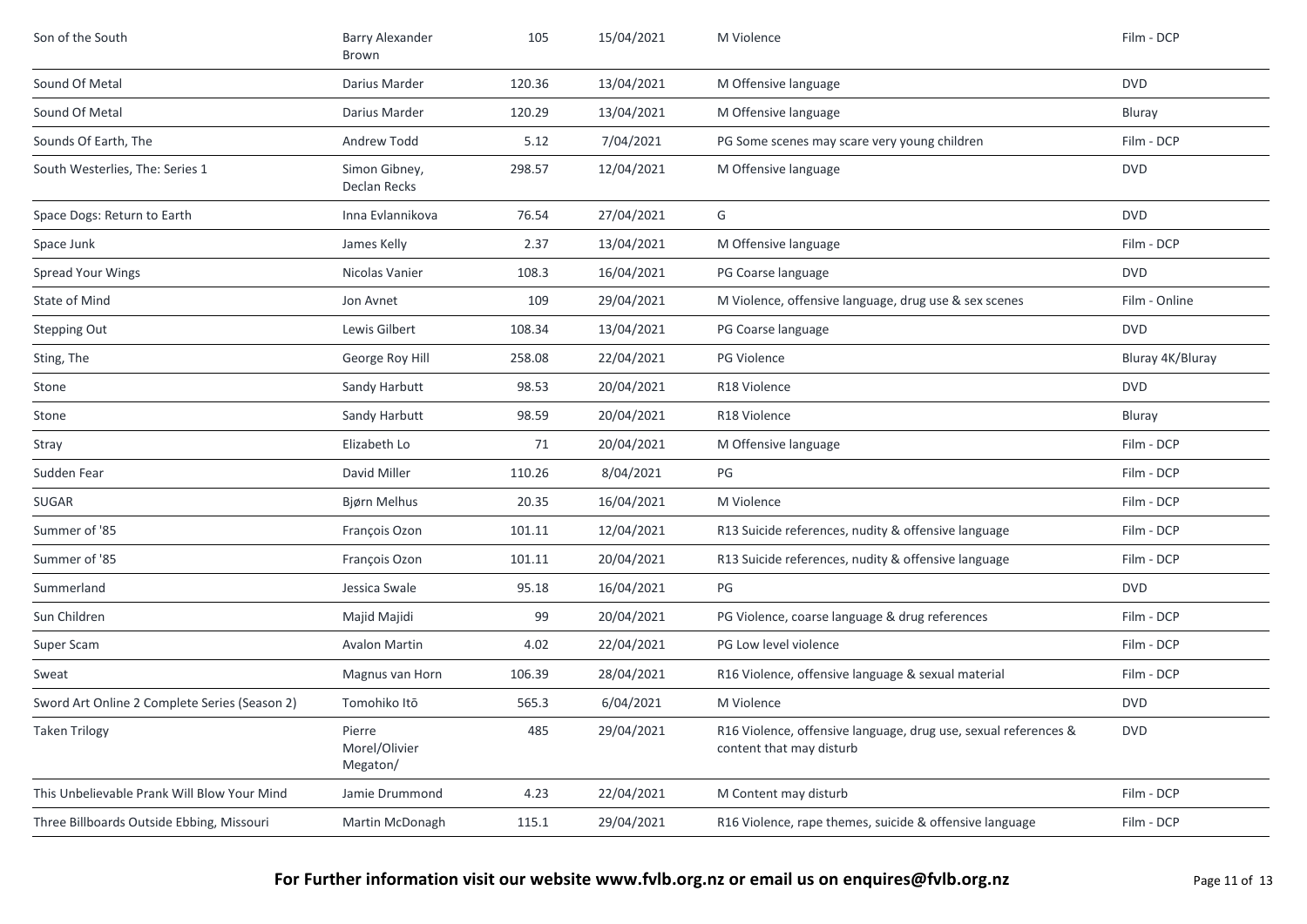| Tiger Who Came to Tea, The                    | Robin Shaw                            | 23             | 22/04/2021 | G                                                                                                | Film - Online    |
|-----------------------------------------------|---------------------------------------|----------------|------------|--------------------------------------------------------------------------------------------------|------------------|
| Timeline                                      | <b>Richard Donner</b>                 | 115.29         | 12/04/2021 | M Violence & offensive language                                                                  | Bluray           |
| To Be Or Not to Be (1942)                     | Ernst Lubitsch                        | 99             | 22/04/2021 | PG                                                                                               | Film - DCP       |
| Trainspotting                                 | Danny Boyle                           | 90.16          | 6/04/2021  | R18 Violence & offensive language                                                                | <b>DVD</b>       |
| <b>Travellers and Magicians</b>               | Khyentse Norbu                        | 107.48         | 7/04/2021  | M                                                                                                | <b>DVD</b>       |
| <b>Tripping Point</b>                         | Matteo Veglia                         | 3.44           | 14/04/2021 | M Offensive language                                                                             | Film - DCP       |
| <b>Trolley King</b>                           | Mad Dog                               | 3.48           | 22/04/2021 | PG Coarse language                                                                               | Film - DCP       |
| Twist                                         | Martin Owen                           | $\overline{2}$ | 13/04/2021 | M                                                                                                | Trailer          |
| Two by Two: Overboard                         | Toby Genkal, Sean<br>McCormack        | 86             | 29/04/2021 | G                                                                                                | Film - Online    |
| Two Idiots and a Tin Whistle                  | Jason Ellis & Eli Hill                | 77.23          | 9/04/2021  | M Violence & offensive language                                                                  | <b>DVD</b>       |
| Two Worlds of Jennie Logan, The               | Frank De Felitta                      | 96.24          | 12/04/2021 | PG                                                                                               | Bluray           |
| Uncle Vanya                                   | Ian Rickson                           | 154.58         | 8/04/2021  | M Offensive language & sexual references                                                         | Film - DCP       |
| Under the Volcano                             | Gracie Otto                           | 90             | 22/04/2021 | M Offensive language                                                                             | Film - Online    |
| Underplayed                                   | Stacey Lee                            | 90.15          | 7/04/2021  | M Offensive language & content that may disturb                                                  | Film - DCP       |
| Undine                                        | Christian Petzold                     | 91             | 20/04/2021 | M Violence & sex scenes                                                                          | Film - DCP       |
| Unfinished Symphony                           | Adam Rowland                          | 2.42           | 14/04/2021 | G                                                                                                | Film - DCP       |
| Unholy, The                                   | Evan Spiliotopoulos                   | 99             | 12/04/2021 | M Violence & offensive language                                                                  | Film - Online    |
| Unholy, The                                   | Evan Spiliotopoulos                   | 95             | 27/04/2021 | M Violence & offensive language                                                                  | <b>DVD</b>       |
| Unholy, The                                   | Evan Spiliotopoulos                   | 99             | 27/04/2021 | M Violence & offensive language                                                                  | Bluray           |
| United Nation: Three Decades Of Drum & Bass   | Terry Stone,<br><b>Richard Turner</b> | 92             | 13/04/2021 | Refused Classification                                                                           | Film - Online    |
| United States vs. Billie Holiday, The         | Lee Daniels                           | 130.13         | 13/04/2021 | R16 Sex scenes, violence, drug use, offensive language & nudity                                  | Film - DCP       |
| Vakeel Saab                                   | Venu Sriram                           | 153.13         | 8/04/2021  | M Sexual violence, violence & offensive language                                                 | Film - DCP       |
| Vertigo                                       | Alfred Hitchcock                      | 256.48         | 27/04/2021 | PG                                                                                               | Bluray 4K/Bluray |
| Vista Foundation 48Hours Auckland City Final  | Various                               | 66.56          | 22/04/2021 | M Violence, offensive language, sexual references & content that<br>may disturb                  | Film - DCP       |
| Vista Foundation 48Hours Christchurch City Fi | Various                               | 76.01          | 8/04/2021  | M Violence, offensive language, horror, cruelty, sexual references<br>& content that may disturb | Film - DCP       |
| Vista Foundation 48Hours Grand Final          | Various                               | 84.58          | 22/04/2021 | M Violence, offensive language, sexual references, abuse themes &<br>content that may disturb    | Film - DCP       |
|                                               |                                       |                |            |                                                                                                  |                  |